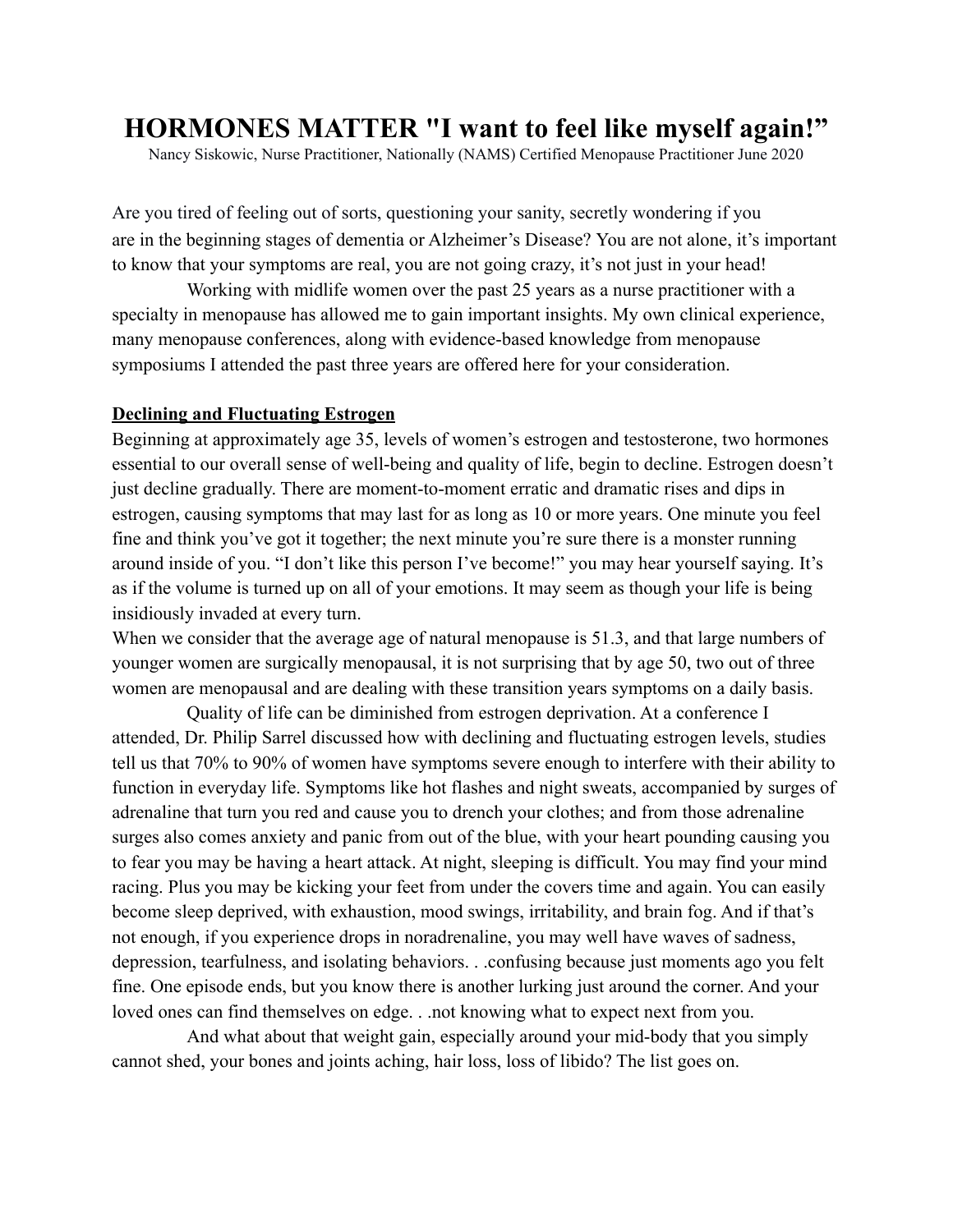A cluster of symptoms identified by women who were in the throes of hot flashes and night sweats revealed that what bothered them most was memory loss or brain fog: they described walking into a room and forgetting why they came there. Too often they started a sentence and then couldn't remember the second part of that sentence, or they found themselves simply forgetting what they were going to say.

## **Impact on Intimacy**

Women's sexual complaints may peak around menopause as they find themselves blindsided by the physical, emotional, and sexual shifts in their bodies brought on by hormonal changes. Worse yet, the symptoms don't improve with time and may actually get worse.

Relationships often suffer. Intimacy behaviors key to sexual response may get lost or tossed aside. Those touches, spontaneous hugs, or heartfelt "I love you" expressions disappear. A cuddle on the couch or bodies touching at bedtime are avoided. These behaviors are so often shunned by these women. Her estrogen is diminished, her testosterone is down by half, sexual desire and response may have all but disappeared for her. If sex is initiated, there can be vaginal dryness, irritation, pain, lack of arousal, and difficulty achieving orgasm. This is too easily interpreted as "She doesn't love me" from her partner, which is often far from the truth. One tragic statistic I heard a couple of years ago is that 60% of 57-year-old women not on hormone replacement are no longer sexually active. I find that tragic. It doesn't have to be that way. Hormones matter!

## **Effects on Women's Performance in the Workplace**

Approximately 60% of women aged 45- 55 are in the workforce, peaking in their careers. Tragically, too many are saying, *I'm going to quit!* It is estimated that one million of these women have dropped out of the workforce. These are strong and capable women who are talented contributors to society.

This exodus, studies tell us, is fueled by the impact of estrogen deprivation. These women are grappling with memory loss, temper outbursts, and anxiety. They have difficulty making decisions, checking and rechecking their work, find themselves having difficulty getting things done, and having to do tasks more slowly to ensure correctness.

Does this sound like anyone you know?

## **Hormone Therapy Myths**

Yet, too many women and their health-care providers have been frightened by negative press about hormone therapy. Especially since 2002, when the results of one study, the Women's Health Initiative, were negatively and incorrectly reported. To me, the way that study was presented has been one of the greatest injustices done to women. Too many are now suffering as a result and find themselves caught up in the same web of fear and misunderstanding generated by that single set of results at the turn of the century. But ladies, our best strength comes with our knowledge!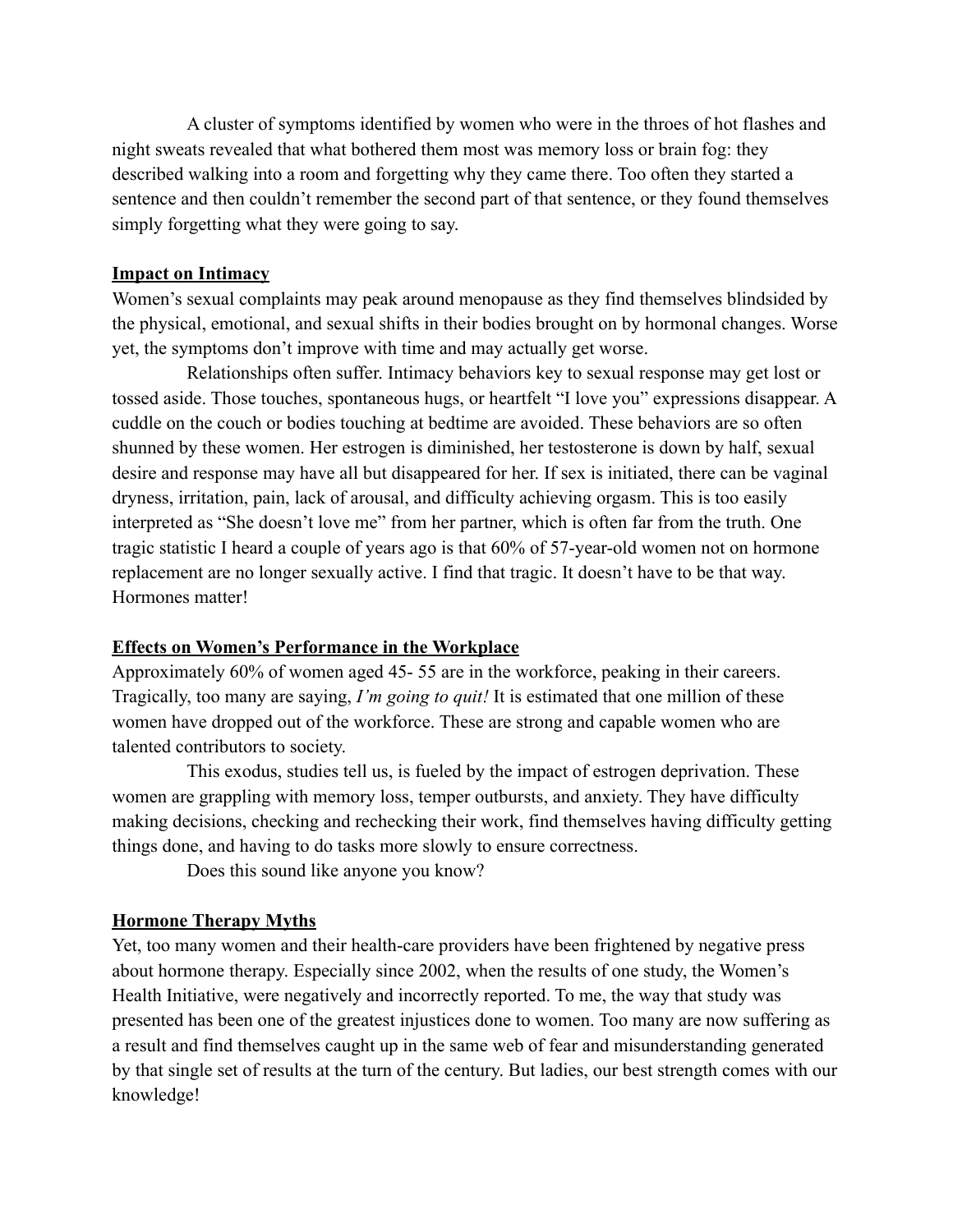You may be thinking, "Doesn't estrogen cause breast cancer and all kinds of other dreadful things like heart disease and blood clots as was reported in 2002?"

In the past eighteen years, *estrogen* has become an emotionally loaded word. "Estrogen has gotten a terribly bad rap . . . but it isn't a culprit . . . It is a life saver!" says Dr. Phil Sarrel, an expert in the menopause field. But the fallout continues, with women continuing to refuse the help of hormone therapy and too many practitioners still afraid or unwilling to prescribe hormones.

In an article he wrote, Dr. Sarrel tells us that "it's of tremendous importance at this time of menopause, when estrogen is declining, for women to intervene with estrogen." We have also come to see the importance of continuing menopausal hormone therapy long-term.

#### **Protective Effects of Hormones**

Fifty years of studies worldwide confirm that there is no conclusive evidence that says estrogen therapy causes breast cancer. According to numerous studies, estrogen is actually breastprotective and cancer-protective. Even when there is a family history of breast cancer, hormone therapy doesn't seem to increase that risk further. As a matter of fact Dr. JoAnn Manson says, "estrogen therapy has been shown to significantly reduce breast cancer risk and mortality." It's easy to connect symptoms like hot flashes with decreased estrogen but not as easy to connect the development of diseases with loss of estrogen. Yet, there is strong evidence that estrogen therapy after menopause reduces the risk of heart disease, osteoporosis, fractures, dementia, and all-cause mortality. Heart disease is the number one killer of women. None of us wants to be a statistic! This decreased risk of disease and mortality is especially true when estrogen therapy is started in younger women within 10 years of their final menstrual period, immediately after surgical menopause, or during perimenopause if they are having symptoms.

The sooner estrogen is started and the longer it is used, the greater the protection, especially in preventing heart disease, dementia, and bone loss. It's important for all of us to understand that there is no scientific basis for the statement I hear so often - the lowest dose for the shortest period of time. What is important to note is that we want the lowest *effective* dose. Effective is the important word! Additionally, there is no data to support routine discontinuation over the age of 65. Actually, the greatest benefit is seen when it is continued for many years or a lifetime. The benefits clearly have been found to outweigh risks. As long as there are benefits, there is no reason to stop.

It's not just the "bones, brain, heart, and private parts" that fare better with estrogen. It also helps with preventing diabetes, colon cancer, death before age 70, depression, sexual dysfunction. It also slows the loss of collagen and elasticity in our skin, and so much more.

The good news is that transdermal estrogen, such as the patch, which provides continuous estrogen for three and one half days, as well as estrogen gels and creams, do not carry the risk of blood clots, strokes, or heart attacks as oral estrogen might. A woman with a uterus will also need to take the hormone progesterone to protect her uterus.